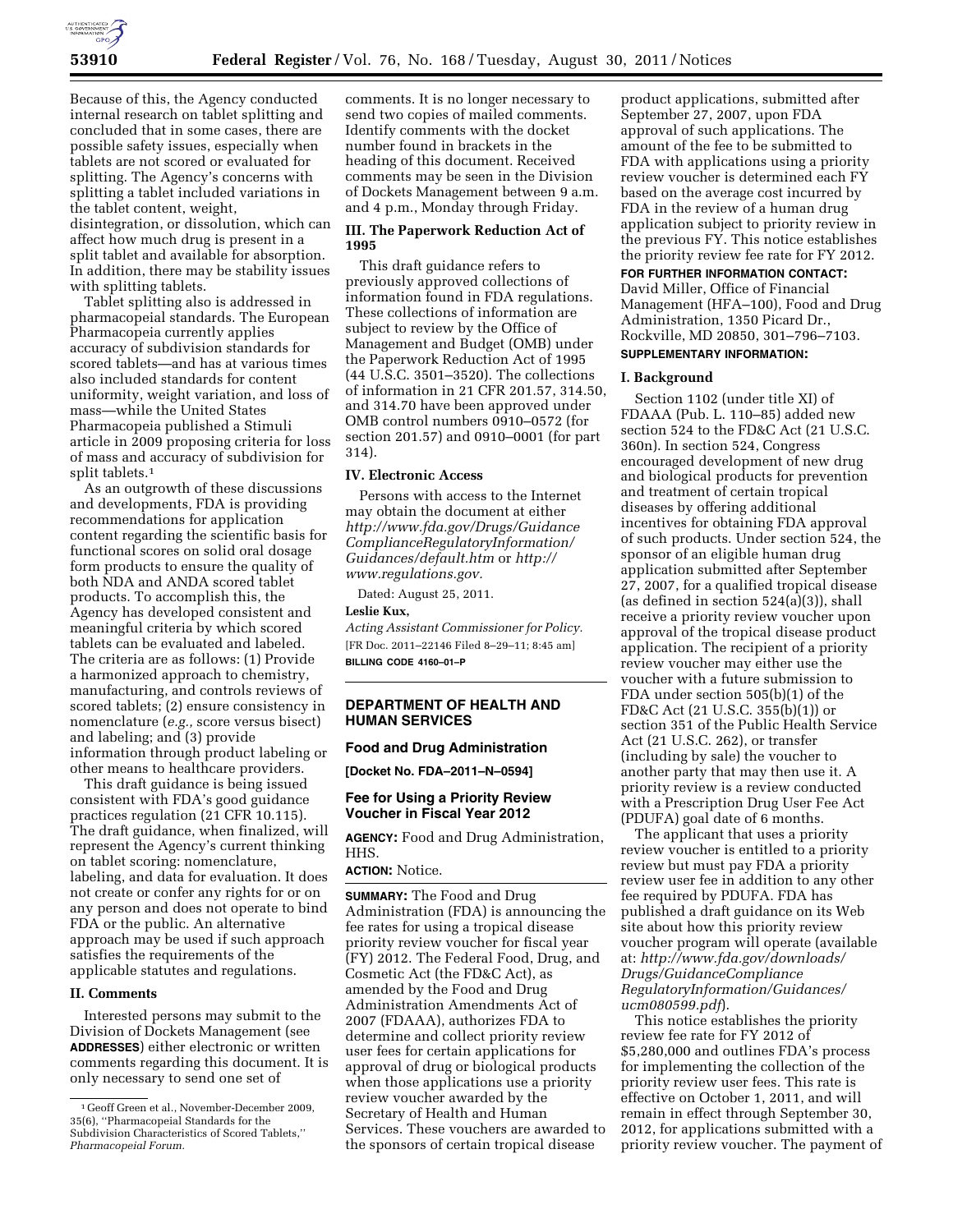this priority review user fee is required in addition to the payment of any other fee that would normally apply to such an application under PDUFA before FDA will consider the application complete and acceptable for filing.

## **II. Priority Review User Fee for FY 2012**

Under section 524(c)(2) of the FD&C Act, the amount of the priority review user fee is to be determined each FY based on the average cost incurred by FDA in the review of a human drug application subject to priority review in the previous FY.

A priority review is a review conducted with a PDUFA goal date of 6 months. Normally, an application for a Center for Drug Evaluation and Research (CDER) product will qualify for a priority review if FDA determines that the product, if approved, would provide safe and effective therapy where no satisfactory alternative therapy exists or would be a significant improvement compared to marketed products, including non-drug products and/or therapies, in the treatment, diagnosis, or prevention of a disease. A Center for Biologics Evaluation and Research (CBER) product will qualify for a priority review if FDA determines that the product, if approved, would be a significant improvement in the safety or effectiveness of the treatment, diagnosis, or prevention of a serious or lifethreatening disease. FDA has committed to a goal to review and act on 90 percent of the applications that have been granted priority review status no later than 6 months after receipt. An application that does not receive a priority designation will receive a standard review. Under the goals identified in the letters referenced in section 101(c) of FDAAA, FDA commits to a goal to review and act on 90 percent of standard applications within 10 months of the date of receipt. A priority review involves a more intensive level of effort and a higher level of resources than a standard review.

Section 524 of the FD&C Act specifies that the fee amount should be based on the average cost incurred by the Agency for a priority review in the previous FY. Because FDA has never tracked the cost of reviewing applications that get priority review as a separate cost subset, FDA estimated this cost based on other data that the Agency has tracked and kept. FDA started by using data that the Agency estimates and publishes on its Web site each year—standard costs for review. FDA does not publish a standard cost for ''the review of a human drug application subject to priority review in the previous fiscal

year.'' However, we expect all such applications would contain clinical data. The standard cost application categories with clinical data that FDA does publish each year are: (1) New drug applications (NDAs) for a new molecular entity (NME) with clinical data, and (2) biologic license applications (BLAs).

The worksheets for standard costs for FY 2010, the latest year for which standard cost data are available, show a standard cost of \$4,316,567 for an NDA with clinical data and \$6,081,461 for a BLA. Based on these standard costs, the total cost to review the 33 applications in these two categories in FY 2010 (9 BLAs and 24 NDAs with clinical data) was \$158,331,000, rounded to the nearest thousand dollars. (**Note:** No investigational new drug (IND) review costs are included in this amount; they will be calculated separately and added in the next paragraph.) Records acquired from CDER and CBER by the Office of Policy and Planning (OPP), Economics Staff, indicate that a total of 13 of these applications (8 NDAs [excluding the President's Emergency Plan for Aids Relief NDAs] and 5 BLAs) received priority review, which would mean that the remaining 20 received standard reviews. Because a priority review compresses a review that ordinarily takes 10 months into 6 months, OPP estimates that a multiplier of 1.67 (10 months divided by 6 months) should be applied to non-priority review costs in estimating the effort and cost of a priority review as compared to a standard review. This multiplier is consistent with published research on this subject. In the article ''Developing Drugs for Developing Countries,'' published in *Health Affairs,* Volume 25, Number 2, in 2006, the analysis by David B. Ridley, Henry G. Grabowski, and Jeffrey L. Moe supports a priority review multiplier in the range of 1.48 to 2.35. The multiplier derived by FDA falls well below the mid-point of this range. Using FY 2010 figures, the costs of a priority and standard review are estimated using the following formula:  $(13 \alpha * 1.67) + (20 \alpha) = $158,331,000$ where " $\alpha$ " is the cost of a standard review and " $\alpha$  times 1.67" is the cost of a priority review. Using this formula, the cost of a standard review for NMEs is calculated to be \$3,796,000 (rounded to the nearest thousand dollars) and the cost of a priority review for NMEs is 1.67 times that amount, or \$6,339,000 (rounded to the nearest thousand dollars).

Next, the cost of the IND review phase for these applications is calculated. The standard lifetime cost of reviewing a

drug IND in FY 2010 was \$362,102. The standard lifetime cost of a biologic IND review in FY 2010 was \$791,916. Because there were 8 priority NDAs and 5 priority BLAs received in FY 2010, the following formula below estimates the average cost of the IND review phase of an application:

#### $(8 \text{ NDA} * $362,102) + (5 \text{ BLAs} *$  $$791,916$ ) = \$6,856,396

This is the full cost of the IND review associated with the 13 priority review applications received in FY 2010. Dividing \$6,856,000 (rounded to the nearest thousand dollars) by 13 (the total number of priority review applications received in FY 2010), yields an average IND review phase cost of \$527,000 (rounded to the nearest thousand dollars) per priority review application.

Adding the cost of the NDA/BLA priority review calculated above, \$6,339,000, to the cost of the IND review phase of \$527,000, results in an estimated average cost for priority review for an application received in FY 2010 of \$6,866,000.

Section 524 of the FD&C Act specifies that the fee amount should be based on the average cost incurred by the Agency for a priority review in the previous FY. FDA is setting fees for FY 2012, and the previous FY is FY 2011. However, the FY 2011 submission cohort has not been closed out yet, and the cost data for FY 2011 are not complete. The latest year for which FDA has data is FY 2010. Accordingly FDA will adjust the FY 2010 cost figure above by the average amount by which FDA's average salary and benefit costs increased in the 5 years prior to FY 2011, to adjust the FY 2010 amount for cost increases in FY 2011. That figure, also published in the **Federal Register** of August 1, 2011 (76 FR 45831), setting PDUFA fees for FY 2012, is 3.72 percent. Increasing the FY 2010 average priority review cost figure of \$6,866,000 by 3.72 percent results in an estimated cost of \$7,121,000 (rounded to the nearest thousand dollars).

FDA will deduct from this amount the PDUFA fee that must also be paid (in addition to the priority review fee) when an NDA or BLA with clinical data is submitted in FY 2012. That amount, also published in the **Federal Register**  of August 1, 2011, is \$1,841,500. The difference, rounded to the nearest thousand dollars, is \$5,280,000. This is the priority review user fee amount for FY 2012 that must be submitted with a priority review voucher in FY 2012, in addition to any PDUFA fee that is required for such an application.